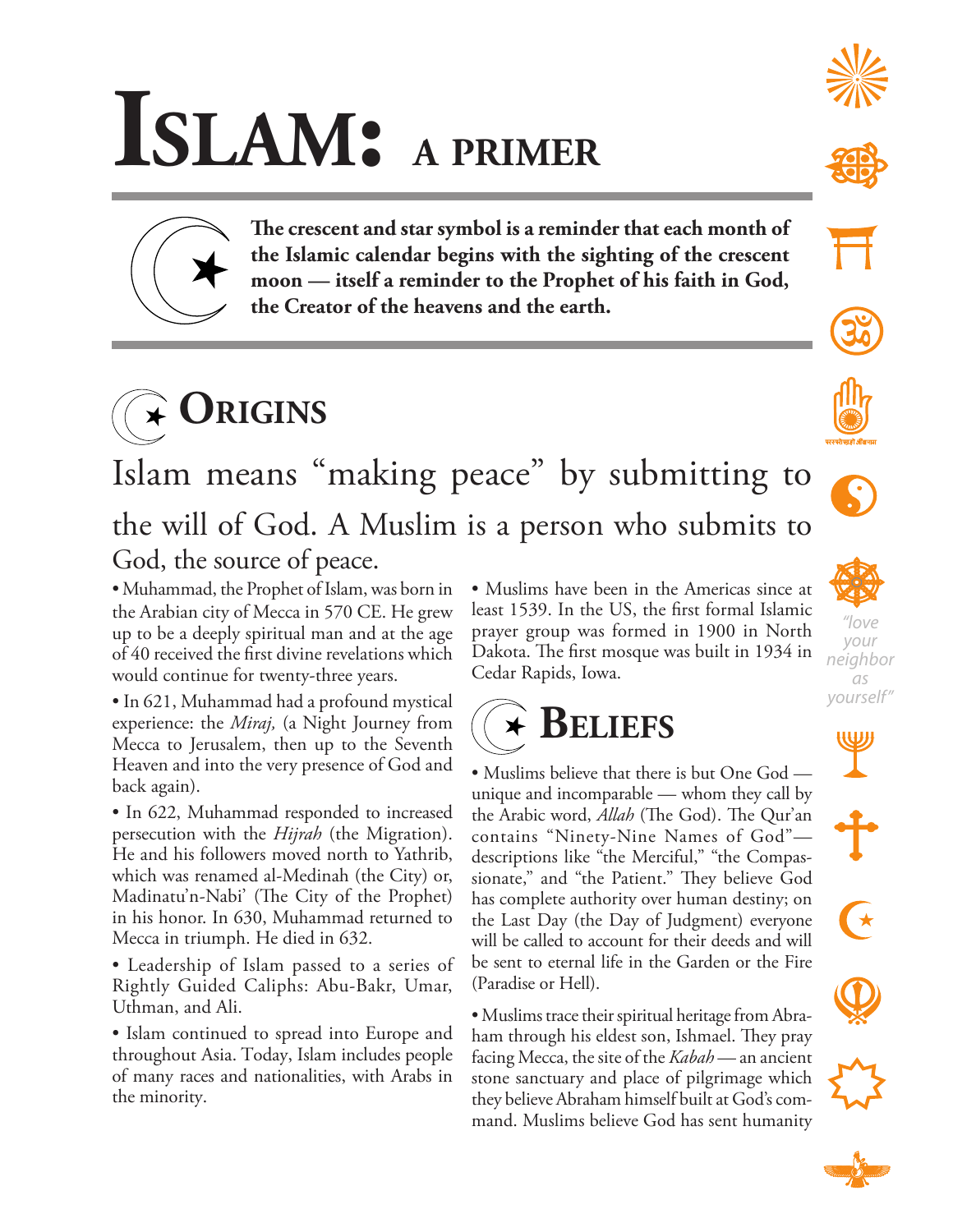many prophets — including Abraham, Moses, and Jesus — but that Muhammad is the "Seal," the final voice in this chain. (Muslims customarily add "Peace be upon him" when they mention the name of any prophet.) Muslims believe that Muhammad did not inaugurate a new religion, but a revitalized the truth God had revealed through each previous prophet. Thus, according to Islam, the Qur'an summarizes, reconfirms, and supersedes all previous holy scripture. Muslims believe in angels as God's heavenly servants, one of whom — *Jibril*— recited the Qur'an to Muhammad.

• According to a famous story known as the *Hadith of Gabriel,* the religion of Islam has three inseparable dimensions: *islam* (submission, demonstrated through five narative practices), *iman*  (faith, defined as belief in six core concepts), and *ihsan* (behaving in all things as though one sees God, because one knows that God sees us). This third dimension, an active form of the same root which gives us the Arabic word for "beauty," implies that "doing what is beautiful" should be the Muslim's guiding principle in all things.

• Literally, *jihad* means effort, or striving. According to the Prophet, the *Greater Jihad* is the effort to improve one's own spiritual life and to work for the good for society. The *Lesser Jihad*  (armed defense of the faith) is justifiable only as a last resort in very particular, extreme circumstances, after all other efforts have been taken in full. This understanding of *jihad* (to which most Muslims subscribe) is consonant with Islam's teachings on peace, mercy, and forgiveness.

• After the death of Muhammad, Islam split into two major factions which agree in most matters of doctrine and practice, but differ on issues of authority. Sunni Muslims (85%) believe that authority rests in community consensus. They believe Muhammad died without appointing a successor; therefore, the community's election of Abu-Bakr as first caliph was legitimate. The Shiah minority believes Muhammad designated his son-in-law, Ali, to succeed him; and that authentic leadership and infallible authority lie in a hereditary succession of *Imams*. They believe the last of these did not die, but was "hidden" by God and will return. This split was sealed in

680 CE, by the martyrdom of Husayn (son of Ali and grandson of the Prophet) and his followers at Karbala, Persia.

## **Writings** ▔★

• Muslims believe the Qur'an to be the very words of God, revealed to humanity through the prophet Muhammad. Family and followers collected these recitations — which were authenticated, and then codified as a single volume of sacred scripture under Caliph Uthman in 650 CE. The Qur'an contains a total of 114 *surahs* (chapters) of rhymed prose. After the first one, which is short, surahs are arranged from longest to shortest. Their names and verse numbers are part of the revelation. Because the Qur'an was received in Arabic, this language is sacred to Islam; translations of the Qur'an lack the authority of the original.

• The *Hadith* — the record of the prophet Muhammad's *sunnah* (his own sayings and deeds, rather than divine revelation received by him) — is the second authority only to the Qur'an. This body of literature also was collected by the prophet's followers and eventually was authenticated and given written form.

• From earliest times, Muslim scholars have produces a vast quantity of literature on Islamic law, philosophy, and theology. Sufis — Islam's mystics — have composed much of Islam's popular devotional writings.



• Islam has Five Pillars, or obligatory practices: witness, prayer, charity, fasting, and pilgrimage.

• *Shahadah* (testimony) is recitation of the formula, "I bear witness that there is no God but God, and Muhammad is the messenger of God."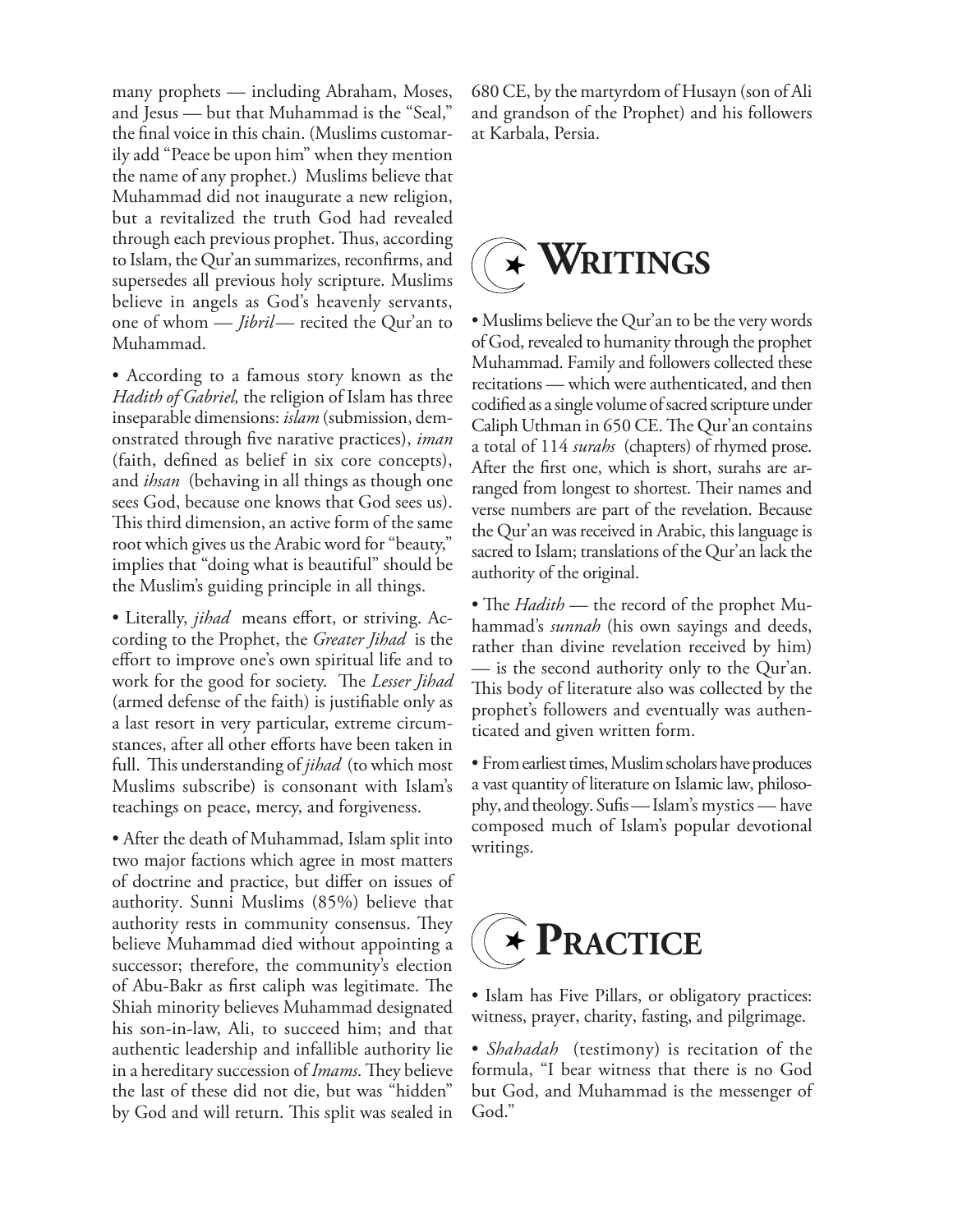• *Salat* is formal prayer five times a day, involving ritual cleansing and a set pattern of postures and texts. For many Muslims, devotional practice extends beyond this to include time set aside for supplication and *dihkr* (remembrance of God).

• *Zakat* (purification) requires return of  $2\frac{1}{2}$ % of one's annual wealth to the community for those in need.

• *Sawm* (fasting): abstinence from all food, drink, and sexual relations between sunrise and sundown during the month of Ramadan (a reminder of their solidarity with those whose hunger and thirst is not by choice).

• *Hajj* refers to pilgrimage to the holy city of Mecca during the twelfth month of the Islamic year, and is expected as least once in the lifetime of all who are physically and financially able. (The ritual lasts several days. All pilgrims wear simple white garments and participate in a prescribed series of devotional acts.)

• A Muslim place for worship is called a *masjid*  (mosque). It may have a *minaret* (tower) from which the call to prayer is chanted. A mosque may be a special building, or a room within some other building. Shoes must be removed before entering; women must cover their heads with a scarf. Often, there are separate areas for women and men.

• The mosque's exterior may be quite simple or ornately decorated by designs and calligraphy. Its austere interior promotes tranquility. It is devoid of furniture, and the floor is covered with carpets and prayer mats. The walls may be adorned with Qur'an verses, the *Shahadah,* or the name of God written in Arabic calligraphy, or even a poster containing the entire Qur'an written in tiny script. Every mosque has a *mihrab* — a niche in the wall pointing toward Mecca, the direction of prayer.

• Muslims may come to the mosque for any of the five obligatory daily prayer times, or may perform them wherever they happen to be. They may also stop at the mosque for private individual prayer at any time. *Jumah* (congregational worship) is held on Fridays at noon. This includes a *khutbah*  (sermon) as well as *salat.* 

• *Shariah* (literally, the broad path that leads to water) is understood to be Divine Law based on the Qur'an and the *Hadith. Shariah* is interpreted by legal reasoning *(fiqh),* which defines what is *halal* (permissible) and *haram* (prohibited) in all aspects of life: politics, economics, dress, family, diet, etc. Accordingly, for example, it is *haram*  to eat pork, drink alcohol, or to engage in usury (collecting of interest). For many Muslim women, the injunction to guard one's modesty (which applies to men as well) implies the necessity for wearing long sleeved, ankle-length garments and a *hijab* (head-covering) in public.

## **Organization**

• Islam sees no need for and intermediary between humanity and God, and so, no need for clergy; anyone may lead community prayer. However, some congregations do hire an Imam — a scholar trained in Islam — to lead the daily prayers, deliver the weekly sermon, teach, advise, etc.

- Muslim congregations may call their meeting place an Islamic Center to underscore the variety of activities in houses.
- In the US, mosques and Islamic centers are supported by voluntary contributions and fundraising events, and are administered by an elected board.

• In the US, several national organizations — such as the Islamic Circle of North America (Jamaica, NY) — offer support and publish materials helpful to local communities.



**•** Social action is essential for achieving Islam's goal of a just, ethical society. To narrow the gap between rich and poor, Islam calls for two forms of charitable giving. The *zakat,* a primary religious obligation, mandates the donation of two-and-a-half per cent of one's annual disposable income to those in need. *Sadaqah* refers to giving beyond this legal requirement. Islam's two major holiday celebrations include the collection